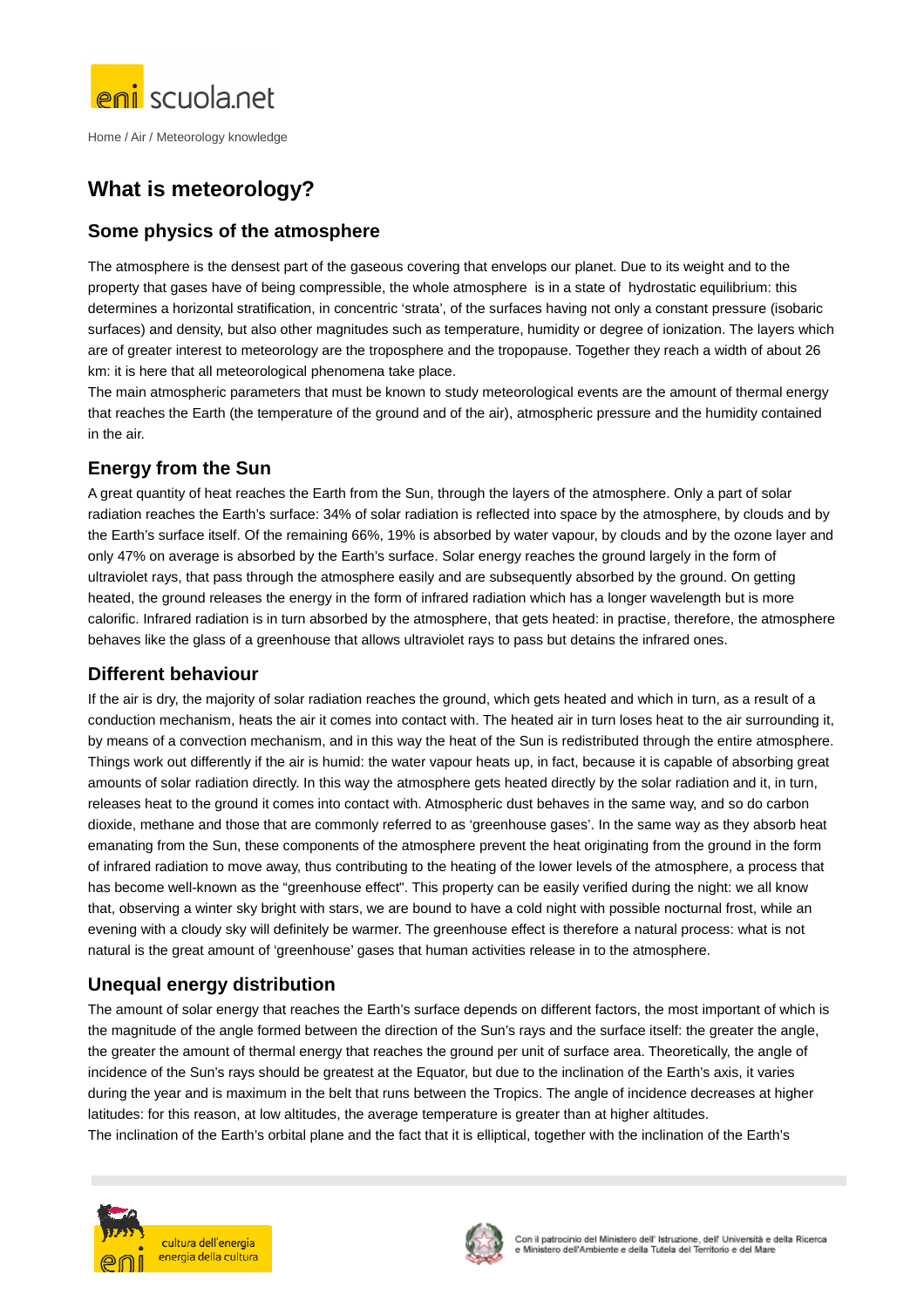

rotational axis, are therefore the cause of the differences between the various climatic zones of the Earth, of the alternation of the seasons and of the meteorological variations connected to them.

# **Atmospheric pressure**

On Earth, atmospheric pressure is equal to the weight of the air column that 'weighs' on the Earth's surface. This is true at any altitude, but 99% of the atmosphere's mass is concentrated in the first 32 km.

Pressure variations at sea level do not usually exceed 4% of the normal average value (that is 1013 millibar): lower values (up to 900 millibar) can be registered in the eye of tropical cyclones. With the exception of some small local variations, atmospheric pressure and density decrease with altitude following an exponential curve up to a level of about 100 km, where they reach a value equal to one millionth of the value at sea level.

Atmospheric pressure is not distributed uniformly in the atmosphere because it depends on different factors, among which temperature (warm air expands and is therefore lighter) and humidity (since water vapour is lighter than air, damp air is lighter than dry air). Hence, atmospheric pressure proves to be higher in polar regions, where the air is colder and dryer and lower in equatorial regions, where the temperature and the humidity of the air are greater. Moreover, atmospheric pressure undergoes daily variations that can be compared to the tide phenomenon.

#### **Unit of measurement of atmospheric pressure**

At sea level, the density of air is about 1.3 g/dm3 and decreases exponentially with altitude. Furthermore, at sea level, atmospheric pressure, and therefore the weight of the air above it, is equal to 1,033 g/cm2. This weight is equivalent to the pressure of 1 atmosphere (atm), i.e. to the weight of a 760 mm high mercury column with a cross-section of 1 cm2. In meteorology, this 'historical' unit of measurement is not used any more. The millibar (mb) is the unit that is generally utilized and it corresponds to a force of 1,000 dyne/cm2: a dyne is the force required to impart an acceleration of 1cm/sec2 to a mass of 1 gm. One million dynes/cm2 correspond to one bar, and the millibar is a thousandth of the bar. Recently, with the adoption of the International System in 1974, pressure really ought to be expressed in Pascals (Pa). 1 Pa corresponds to 1 Newton/m2, 1 atm is equal to 100,000 Pa, i.e. to 1,013 millibar: since the Pascal is a very small unit, in meteorology hectopascals are used (hPa), equal to 100 Pa.

#### **Hot zones, cold zones**

The minimum temperature of the Earth's surface is registered at dawn, the maximum temperature between 3.00 p.m. and 4.00 p.m. The mathematical average of the two figures gives the average daily temperature. From the average of the daily temperatures in one month, the monthly average is obtained and from the average of these monthly averages, the average annual temperature is calculated. The annual average temperature of the Earth's surface is about 15 $\mathbb{C}$ , but local variations are considerable, with a wide range of daily and seasonal temperatures and significant differences from one point of the Earth to another. The lowest temperatures ever registered were taken at the Antarctic station of Vostok (- 91.5°C), while the highest were taken in Death Vall ey in California (+ 55.6°C).

The temperature of the atmosphere varies vertically too, decreasing from 15 $\degree$ C on the Earth's surface to -57  $\degree$ C in the highest part of the tropopause.

Atmospheric temperature depends firstly on the latitude, as a result of the different inclination with which the Sun's rays reach the ground. For this reason different thermal zones can be identified: the torrid zone, between the Tropics of Cancer and Capricorn, two temperate zones in the two hemispheres situated between the tropics and the polar circles, and two polar zones, found at latitudes beyond the Arctic and Antarctic Polar Circles.

# **Many factors**

Temperature also depends on many other factors such as altitude, the position of the emersed land and of the surrounding seas, exposure to the sun, vegetation covering the soil, prevailing winds, the characteristics of the land etc... In particular, since it depends mainly on the irradiation of the earth, temperature diminishes with altitude, with an average vertical gradient of about 0.6°C every 100 m higher you climb: it is for this reason that the higher the altitude, the lower the temperature.

The proximity of large masses of water, such as seas or big lakes, is also important: due to the fact that water is



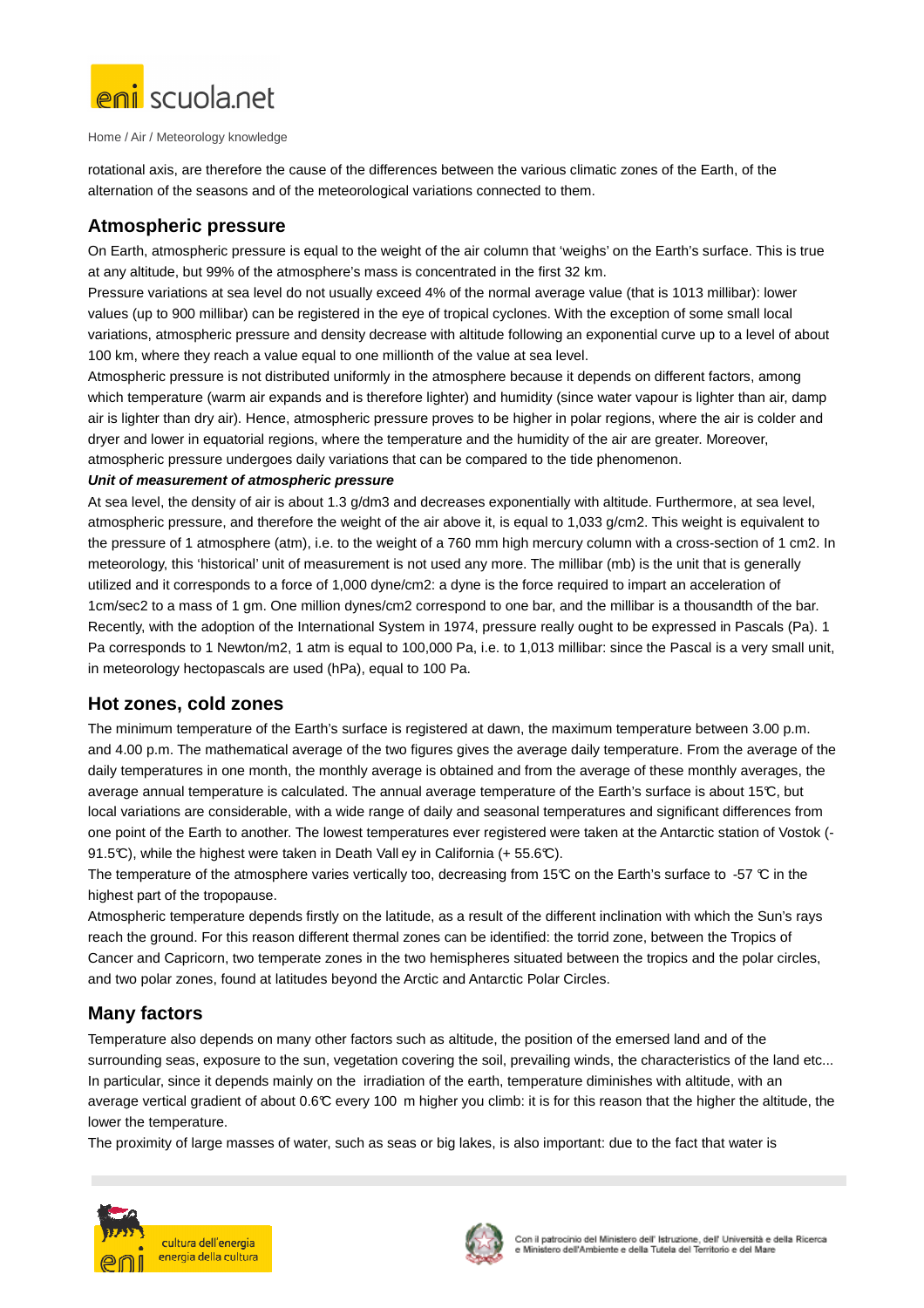

characterized by a greater thermal inertia, close to vast bodies of water the climate is milder in winter and cooler in summer. Marine currents, moreover, can contribute directly, by carrying masses of warm water to cold places and vice versa, thus modifying the local temperatures: just one example suffices for all – the effects of the warm Gulf Stream on the cold Atlantic coasts of North Europe.

The distance away from the sea, instead, has the effect of increasing the temperature range between summer, that is very hot, and winter, that is very cold, typical of continental areas far from the sea: an example is the Verkhojansk locality in Siberia where the greatest seasonal temperature range can be observed, with a temperature of - 68°C in winter and of + 30°C in summer.

Even the kind of soil and the vegetation covering it influence local temperature variations, depending on the so-called albedo, i.e. the capacity to reflect the light of the Sun. The albedo varies from 5% on the surface of the sea, to 5-15% in forests, to 15-20% in cultivated fields, to 50-70% on glaciers and 80-90% on fresh snow. The vegetation contributes to determining local temperature even by producing water vapour that absorbs the radiation in the infrared band. Even the transparency of the air is an important factor: a minor transparency can prevent infrared radiation irradiated from the ground from dispersing, which determines an increase in the temperature, or, on the contrary, it can prevent solar radiation from reaching the ground, determining a decrease in temperature. The transparency of the air depends on its content of gases such as CO2, water vapour, polluting substances such as sulphur dioxide and sulphurous anhydride and on atmospheric dust.

# **The vertical thermal gradient**

Air temperature decreases by about 0.6°C every 100 m you climb, a value that may be considered the normal thermal gradient in the lower strata of the atmosphere, but that can register local variations. In particular, when air masses move vertically, a new situation can arise in which there is imbalance with the surrounding air temperature, determining anomalous zones that are either colder or warmer.

At times situations of so-called thermal inversion can take place when the temperature, instead of decreasing, increases with altitude.

This situation can take place when, for example, many days of good stable weather tend to make the air stratify according to its density, with the cold heavier air touching the ground and the warm lighter air at a higher altitude: this phenomenon occurs frequently in winter on the plain of the Po river resulting in persistent and widespread areas of fog. Thermal inversion can also occur in valleys that are not very windy as, for example, the Valtellina valley that is set out perpendicularly respect to the prevailing winds and where the air stratifies, with colder air on the valley floor. Yet another example of thermal inversion takes place when a mass of cold air wedges itself under a mass of warmer air as in the case of the cold front of a perturbation. In the air that covers large cities a situation of thermal inversion can prevent the dispersion of pollutants, giving rise to smog: it is not surprising that the alarm signals warning that the pollution levels have been exceeded in our big cities are more frequent in winter. The word smog derives from the words smoke and fog: it is in fact a mixture of drops of water and solid particles (generally made up of dusts and residual combustion products).

# **Isobars e isotherms**

In order to indicate the pressures and temperatures of the atmosphere at ground level and at high altitudes in various parts of the Earth, special charts are created.

The Isobar chart or Pressure chart, shows the pressure distribution. From the Greek words isos, equal and baros, weight, having an equal pressure, isobars are lines that join together points having an equal atmospheric pressure, analogously to the isohypse contour lines (to indicate equal altitudes) that are used to show the mountains on a topographical map. Since the pressure of an air mass depends on its altitude and the temperature, in order to compare the pressure values in different zones at different altitudes and different temperatures, it is necessary to make the data "uniform" before indicating them on a chart. With opportune conversion tables, the pressures are brought to sea level and to the same temperature, which has been agreed to be 0° C and only after this fundamental operation th ey are marked on the charts. Isobar charts are a basic instrument for meteorology, because they enable the identification of zones with greater or lesser pressure, which are very important in the determination of atmospheric circulation.